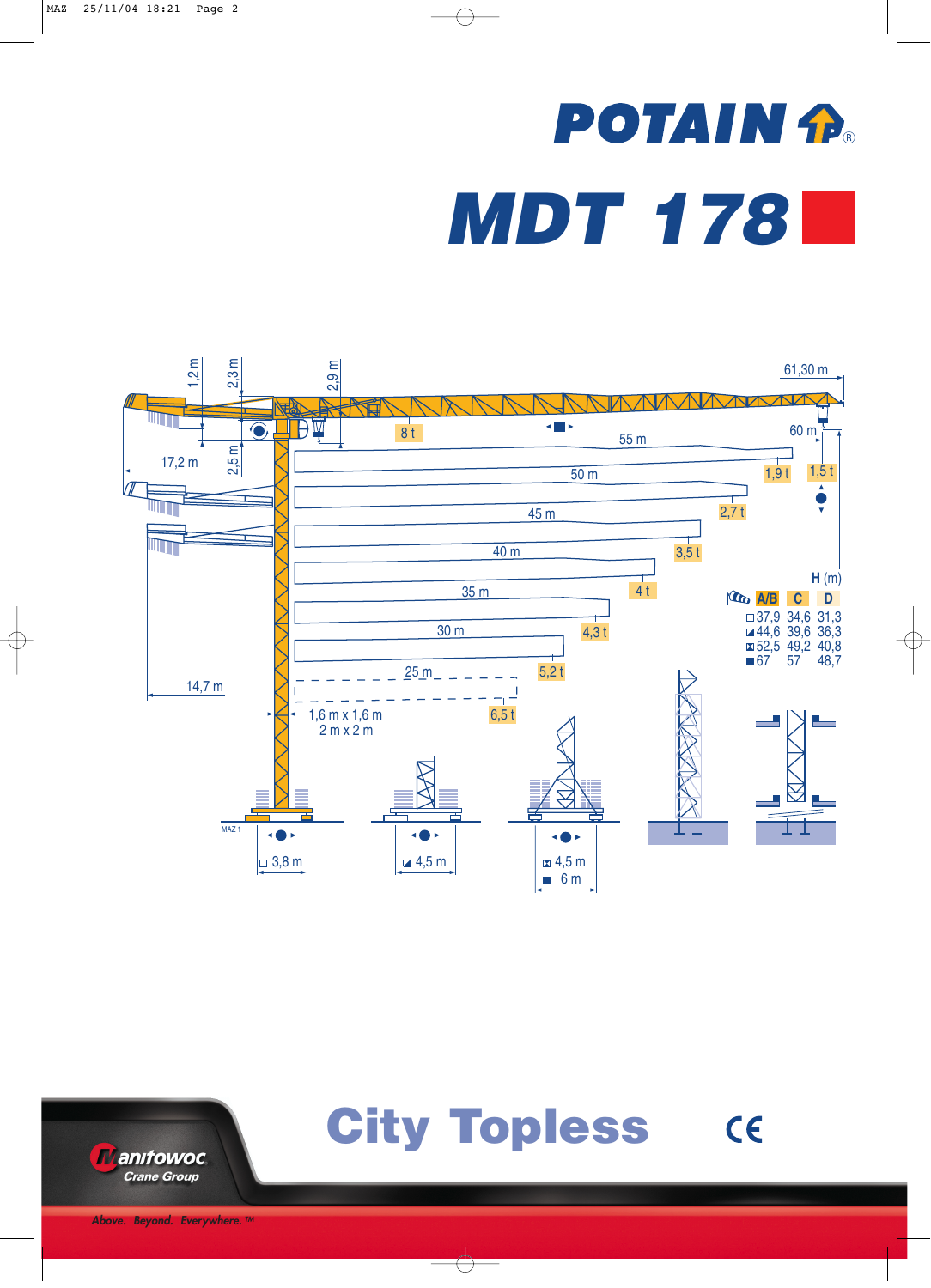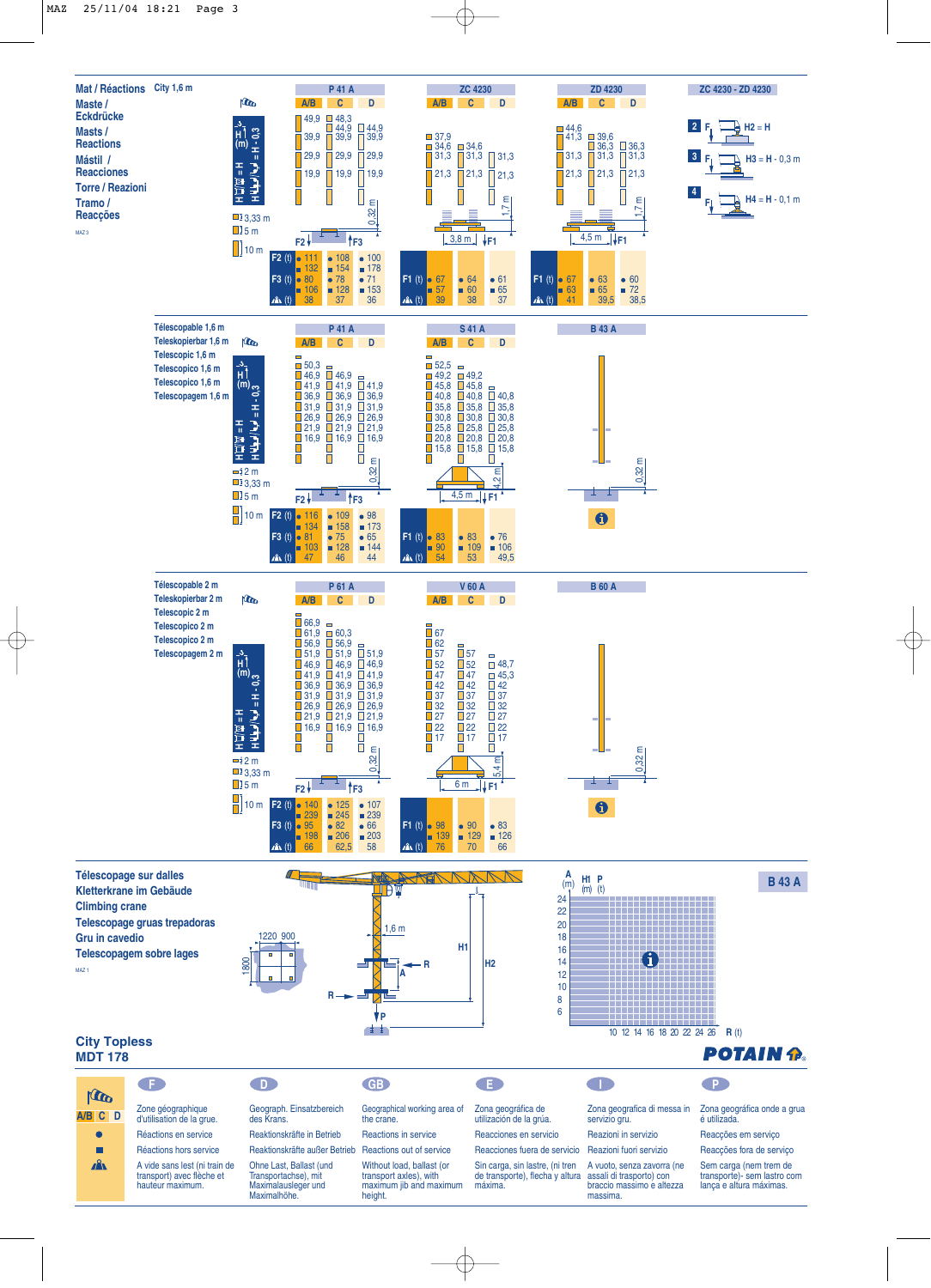| <b>Courbes de charges</b> |
|---------------------------|
| Lastkurven                |
| <b>Load diagrams</b>      |
| <b>Curvas de cargas</b>   |
| Curve di carico           |
| Curva de cargas           |
| <b>MA71</b>               |

|                                      |                   |  |                                                          |             |         |                 |     |     | الملحة حسب لحبطا                                                |                 |     |                  |  |                                                |       |    |    |                |          |      |    |      |                        |  |
|--------------------------------------|-------------------|--|----------------------------------------------------------|-------------|---------|-----------------|-----|-----|-----------------------------------------------------------------|-----------------|-----|------------------|--|------------------------------------------------|-------|----|----|----------------|----------|------|----|------|------------------------|--|
| 60 m<br>$\sim$                       |                   |  | $3,1 \rightarrow 14,3 \quad 15 \quad 17$<br>8            |             |         |                 |     |     | 20 22 25,2 27,4 30 32 35 37 40 42 45 47 50                      |                 |     |                  |  |                                                |       |    |    |                | 52       | 55   | 57 | 60 m |                        |  |
|                                      |                   |  |                                                          |             |         |                 |     |     | الملحا حسيدها                                                   |                 |     |                  |  |                                                |       |    |    |                |          |      |    |      |                        |  |
| 55 <sub>m</sub>                      | $3.1 \rightarrow$ |  |                                                          | 15,6 17     |         |                 |     |     | 20 22 25 27,6 29,9 32 35 37                                     |                 |     |                  |  | 40 42 45                                       |       |    |    | 47 50          | 52       | 55 m |    |      |                        |  |
| $\sim$                               |                   |  |                                                          | 8           |         | $7.2$ 5.9       |     |     | $5,3$ 4,5 4                                                     |                 |     |                  |  | 4 3,7 3,3 3,1 2,8 2,7 2,45 2,3 2,15 2,05 1,9 t |       |    |    |                |          |      |    |      |                        |  |
|                                      | الملحط حسيدها     |  |                                                          |             |         |                 |     |     |                                                                 |                 |     |                  |  |                                                |       |    |    |                |          |      |    |      |                        |  |
| 50 m                                 | $3.1 \rightarrow$ |  |                                                          |             | 18,6 20 |                 | 22  | 25  |                                                                 |                 |     | 27 30 33 35,9 37 |  | 40                                             | 42    | 45 | 47 | $50 \text{ m}$ |          |      |    |      |                        |  |
| $\sim$                               |                   |  |                                                          |             | 8       |                 |     |     | 7,4 6,6 5,6 5,1 4,5 4                                           |                 |     |                  |  | 4 3.9 3.5 3.3 3.1 2.9 2.7 t                    |       |    |    |                |          |      |    |      | (t)                    |  |
|                                      |                   |  |                                                          |             |         |                 |     |     |                                                                 |                 |     |                  |  | الملحا حسيدها                                  |       |    |    |                |          |      |    |      | المعالمة<br><b>b</b> d |  |
| 45 m                                 | $3.1 \rightarrow$ |  |                                                          |             |         | 20,8 22         |     | 25  | 27                                                              | 30              |     |                  |  | 32    35    36,9    40,1    42    45    m      |       |    |    |                |          |      |    |      | 8                      |  |
| $\sim$                               |                   |  |                                                          |             |         | 8               | 7,5 |     | $6.4$ 5.9                                                       | 5,2             | 4,8 |                  |  | 4,3 4 4 3,8 3,5 t                              |       |    |    |                |          |      |    |      |                        |  |
|                                      |                   |  |                                                          |             |         |                 |     |     |                                                                 |                 |     |                  |  | اللواجس راموا                                  |       |    |    |                |          |      |    |      | 4                      |  |
| 40 m                                 | $3.1 \rightarrow$ |  |                                                          |             |         | 20,7 22         |     | 25  |                                                                 |                 |     |                  |  | 27 30 32 35 36,8 40 m                          |       |    |    |                |          |      |    |      |                        |  |
| $\overline{\wedge}\overline{\wedge}$ |                   |  |                                                          |             |         | 8 <sup>°</sup>  | 7.4 | 6,4 | 5.8                                                             | 5,2             |     |                  |  | $4,8$ 4,3 4 4 t                                |       |    |    |                |          |      |    |      | $- = - - 0.4t$         |  |
| 35 <sub>m</sub>                      | $3.1 \rightarrow$ |  |                                                          |             |         | 20,8 22         |     | 25  | 27                                                              | 30              |     | $32 \t35 m$      |  |                                                |       |    |    |                |          |      |    |      |                        |  |
| $\sim$                               |                   |  |                                                          |             |         | 8               |     |     | $7,5$ 6.5 5.9                                                   |                 |     | $5,2$ 4,8 4,3 +  |  |                                                |       |    |    |                |          |      |    |      |                        |  |
| 30 m                                 | $3.1 \rightarrow$ |  |                                                          |             |         | 20,8 22         |     | 25  | 27                                                              | 30 <sub>m</sub> |     |                  |  |                                                |       |    |    |                |          |      |    |      |                        |  |
| $\sim$                               |                   |  |                                                          |             |         |                 |     |     | 8 7,5 6,5 5,9 5,2 t                                             |                 |     |                  |  |                                                |       |    |    |                |          |      |    |      |                        |  |
|                                      |                   |  |                                                          |             |         |                 |     |     |                                                                 |                 |     |                  |  |                                                |       |    |    |                |          |      |    |      |                        |  |
|                                      |                   |  |                                                          |             |         |                 |     |     |                                                                 |                 |     |                  |  |                                                |       |    |    |                |          |      |    |      |                        |  |
|                                      |                   |  |                                                          |             |         |                 |     |     |                                                                 |                 |     |                  |  |                                                |       |    |    |                |          |      |    |      |                        |  |
|                                      |                   |  |                                                          |             |         |                 |     |     | <b>W←→⊔</b>                                                     |                 |     |                  |  |                                                |       |    |    |                |          |      |    |      |                        |  |
| 60 m                                 |                   |  | $2,4 \rightarrow 14,5 \quad 15 \quad 17$<br>$\mathsf{R}$ |             |         | 20              | 22  |     | 26 26,5 30                                                      |                 |     | 32 35 37         |  |                                                | 40 42 | 45 | 47 | 50             | 52 55 57 |      |    | 60 m |                        |  |
| $\sim$                               |                   |  |                                                          | $7.7 \ 6.7$ |         | $5.5 \quad 4.9$ |     |     | 4 4 3,4 3,2 2,8 2,6 2,4 2,2 2,05 1,9 1,75 1,65 1,55 1,45 1,35 t |                 |     |                  |  |                                                |       |    |    |                |          |      |    |      |                        |  |
|                                      |                   |  |                                                          |             |         |                 |     |     | <b>घ+—⊥</b> घ                                                   |                 |     |                  |  |                                                |       |    |    |                |          |      |    |      |                        |  |

(m) - 0,4 t

 $\stackrel{\text{r}}{\rightarrow}$ (m)

 $--- = \pm -0.1$  t

 $\mathbf{w}$ 

Ħ.

 $-0,11$ 

| 55 <sub>m</sub>        | $2.4 \rightarrow$ |  | 15,8 17 20 |                         |                 | 22 25 28,4 29 32 35 37                                    |                     |         |        | 40                         | 42 | 45 | 47 | 50                                       |      | 52 55 m |  |  |                |
|------------------------|-------------------|--|------------|-------------------------|-----------------|-----------------------------------------------------------|---------------------|---------|--------|----------------------------|----|----|----|------------------------------------------|------|---------|--|--|----------------|
| $\overline{N}$         |                   |  |            | $8 \quad 7,4 \quad 6,1$ |                 | $5,5$ 4,7 4                                               |                     |         |        |                            |    |    |    | 4 3,5 3,2 3 2,7 2,5 2,3 2,2 2 1,9 1,75 t |      |         |  |  |                |
|                        |                   |  |            |                         |                 |                                                           |                     |         | ⊻←–––⊔ |                            |    |    |    |                                          |      |         |  |  |                |
| 50 <sub>m</sub>        | $2.4 \rightarrow$ |  |            | 18,9 20                 | 22 25           | 27 30 32 34,1 34,8 37                                     |                     |         |        |                            | 40 | 42 |    | 45 47                                    | 50 m |         |  |  |                |
| <b>AAN</b>             |                   |  |            |                         |                 | 8 7,5 6,7 5,8 5,3 4,7 4,3 4 4 3,7 3,4 3,2 2,9 2,75 2,55 t |                     |         |        |                            |    |    |    |                                          |      |         |  |  | ( t )          |
|                        |                   |  |            |                         |                 |                                                           |                     |         |        | <b>घ∼—</b> –घ              |    |    |    |                                          |      |         |  |  |                |
| 45 m                   | $2.4 \rightarrow$ |  |            | 21,1 22 25 27           |                 |                                                           | 30                  |         |        | 32 35 38,2 38,9 40 42 45 m |    |    |    |                                          |      |         |  |  | $\overline{8}$ |
| $\overline{\triangle}$ |                   |  |            |                         | 8 7,6 6,6       | $-6$                                                      |                     |         |        |                            |    |    |    |                                          |      |         |  |  |                |
|                        |                   |  |            |                         |                 |                                                           |                     |         |        | <b>W←∟ D</b>               |    |    |    |                                          |      |         |  |  | 4 <sup>1</sup> |
| 40 m                   | $2.4 \rightarrow$ |  |            | 21,3 22 25 27           |                 |                                                           |                     |         |        | 30 32 35 38,4 39.2 40 m    |    |    |    |                                          |      |         |  |  |                |
| $\Delta \Delta$        |                   |  |            |                         |                 | 8 7,7 6,7 6,1 5,4 5 4,5 4 4 3.9 t                         |                     |         |        |                            |    |    |    |                                          |      |         |  |  |                |
| 35 <sub>m</sub>        | $2.4 \rightarrow$ |  |            | 21.4 22 25              |                 | - 27                                                      | 30                  | 32 35 m |        |                            |    |    |    |                                          |      |         |  |  |                |
| $\sim$                 |                   |  |            |                         |                 | 8 7,7 6,7 6,1 5,4 5 4,5 t                                 |                     |         |        |                            |    |    |    |                                          |      |         |  |  |                |
|                        |                   |  |            |                         |                 |                                                           |                     |         |        |                            |    |    |    |                                          |      |         |  |  |                |
| 30 <sub>m</sub>        | $2.4 \rightarrow$ |  |            | 21.4 22 25              |                 | -27                                                       | $30 \text{ m}$      |         |        |                            |    |    |    |                                          |      |         |  |  |                |
| $\sim$                 |                   |  |            |                         | $8$ 7,7 6,7 6,1 |                                                           | $\vert 5,4 \vert$ + |         |        |                            |    |    |    |                                          |      |         |  |  |                |

| Lest de contre-flèche      |
|----------------------------|
| Gegenauslegerballast       |
| <b>Counter-jib ballast</b> |
| Lastre de contra flecha    |
| <b>Contrappeso</b>         |
| Lastros da contra lança    |
| <b>MA71</b>                |

**Lest de base Grundballast Base ballast Lastre de base Zavorra di base Lastros da base**

MAZ 1

| Lest de contre-flèche                                 | 1 100 kg - 3 600 kg |        |            |  |  |
|-------------------------------------------------------|---------------------|--------|------------|--|--|
| Gegenauslegerballast                                  |                     |        |            |  |  |
| <b>Counter-jib ballast</b><br>Lastre de contra flecha | $\sim$              |        | $x^2$ (kg) |  |  |
|                                                       | 60 m                | 17.2 m | 15 200     |  |  |
| Contrappeso                                           | 55 m                | 17.2 m | 15 200     |  |  |
| Lastros da contra lanca                               | 50 <sub>m</sub>     | 17.2 m | 14 100     |  |  |
| <b>MA71</b>                                           | 45 m                | 14,7 m | 14 100     |  |  |
|                                                       | 40 m                | 14,7 m | 13 000     |  |  |
|                                                       | 35 <sub>m</sub>     | 14.7 m | 11 900     |  |  |
|                                                       | 30 <sub>m</sub>     | 14.7 m | 10800      |  |  |
|                                                       | 25 <sub>m</sub>     | 14,7 m | 10 500     |  |  |

| $\boxtimes$ 1.6 m | ZC 4230 $\rightarrow$        | H(m)               | 37.9   | 34,6   | 31,3   | 21,3 |        |      |        |      |    |    |    |    |    |
|-------------------|------------------------------|--------------------|--------|--------|--------|------|--------|------|--------|------|----|----|----|----|----|
|                   | A/B                          | $A$ $(h)$          | 80     | 75     | 70     | 60   |        |      |        |      |    |    |    |    |    |
|                   | C                            | $\mathbf{A}$ (t)   | ٠      | 80     | 75     | 60   |        |      |        |      |    |    |    |    |    |
|                   | D                            | $\mathbf{A}$ (t)   | ٠      | ٠      | 80     | 60   |        |      |        |      |    |    |    |    |    |
|                   |                              |                    |        |        |        |      |        |      |        |      |    |    |    |    |    |
| $\boxtimes$ 1.6 m | ZD 4230 $\rightarrow$        | H(m)               | 44,6   | 41,3   | 39,6   | 36,3 | 31,3   | 26,3 | 21,3   |      |    |    |    |    |    |
|                   | A/B                          | $\mathbf{A}$ $(t)$ | 80     | 75     | $\sim$ | 60   | 55     | 55   | 55     |      |    |    |    |    |    |
|                   | C                            | $\mathbf{A}$ (t)   | ٠      | ×      | 80     | 70   | 60     | 55   | 55     |      |    |    |    |    |    |
|                   |                              |                    |        |        |        |      |        |      |        |      |    |    |    |    |    |
|                   | D                            | $\mathbf{A}$ (t)   | ٠      | ٠      | ٠      | 80   | 65     | 55   | 55     |      |    |    |    |    |    |
|                   |                              |                    |        |        |        |      |        |      |        |      |    |    |    |    |    |
| $\boxtimes$ 1.6 m | $S41A \cdot \bullet$         | H(m)               | 52,5   | 49,2   | 45,8   | 40,8 | 35,8   | 30,8 | 25,8   | 20,8 |    |    |    |    |    |
|                   | A/B                          | (t)<br><b>A</b>    | 102    | 90     | 78     | 66   | 54     | 48   | 48     | 48   |    |    |    |    |    |
|                   | C                            | (t)<br>A           | $\sim$ | 114    | 96     | 78   | 66     | 48   | 48     | 48   |    |    |    |    |    |
|                   | D                            | $\mathbf{A}$ (t)   | ٠      | $\sim$ | $\sim$ | 114  | 72     | 60   | 48     | 48   |    |    |    |    |    |
|                   |                              |                    |        |        |        |      |        |      |        |      |    |    |    |    |    |
| $\Box$ 2 m        | <b>V60A</b><br>$\rightarrow$ | H(m)               | 67     | 62     | 57     | 52   | 48,7   | 47   | 45,3   | 42   | 37 | 32 | 27 | 22 | 17 |
|                   | A/B                          | <b>ARA</b><br>(t)  | 132    | 108    | 84     | 72   | $\sim$ | 48   | $\sim$ | 24   | 24 | 24 | 24 | 24 | 24 |
|                   | C                            | $\mathbf{A}$ (t)   |        | ٠      | 132    | 96   | ÷      | 72   | ÷.     | 48   | 36 | 24 | 24 | 24 | 24 |

## **City Topless MDT 178**

| <b>City Topless</b><br><b>MDT 178</b> | <b>POTAIN P.</b>             |                                |                            |                               |                              |                           |
|---------------------------------------|------------------------------|--------------------------------|----------------------------|-------------------------------|------------------------------|---------------------------|
|                                       |                              | $\Box$ D                       | <b>GB</b>                  | Œ                             |                              |                           |
| A                                     | Distance entre cadres        | Abstand zwischen den<br>Rahmen | Distance between collars   | Distancia entra marcos        | Distanza fra i telai         | Distância entre quadros   |
| <b>H1</b>                             | Hauteur grue                 | Kranhöhe                       | Crane height               | Altura grúa                   | Altezza gru                  | Altura da grua            |
| P                                     | Poids de la grue(en service) | Krangewicht (in Betrieb)       | Crane weight (in service)  | Peso de la grúa (en servicio) | Peso della gru (in servizio) | Peso da grua (em serviço) |
| R                                     | Réaction horizontale         | Horizontalkräfte               | <b>Horizontal reaction</b> | <b>Reaccion horizontal</b>    | Reazione orizzontale         | Reaccão horizontal        |
| 0                                     | Nous consulter               | Auf Anfrage                    | Consult us                 | Consultarnos                  | Consultateci                 | Consultar-nos             |